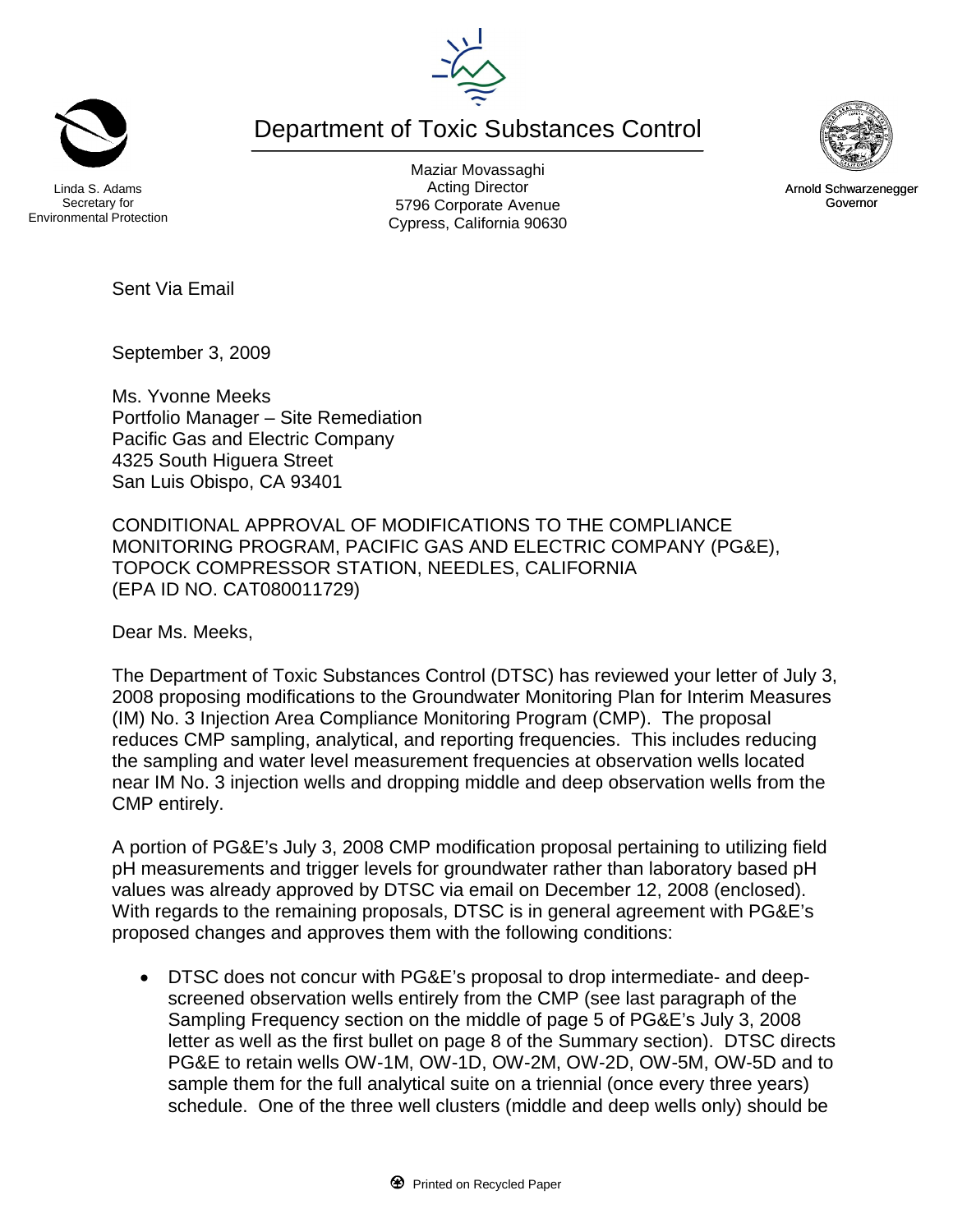Ms. Yvonne Meeks September 3, 2009 Page 2 of 2

> sampled each year until all three clusters are sampled over a three year period. For example, OW-1M and D could be sampled on year one, OW-2M and D sampled on year 2, and OW-5M and D on year three. If this portion of the CMP is not modified after three years, the three year sampling cycle would repeat. This approach will allow for reduced monitoring, yet provide for early detection of any unexpected changes or upset in groundwater chemistry due to continued injection of newly treated water. The shallow wells in these clusters should continue to be sampled for the limited analytical suite on a semi-annual basis as specified in the July 3, 2008 letter.

• Per CH2M Hill's August 24, 2009 email request, the following language is included in the CMP plan regarding the timing of CMP manual water level measurements and IM-3 injection operation:

*" Manual water level measurements at CMP wells will be performed only after verifying that the IM3 plant was operating normally for the day prior to and the day of the measurements. If within that time frame the IM3 injection flow rate was not within normal flow range, if backwashing was performed on an injection well, or if an unplanned shutdown occurred, then the water level measurement will be rescheduled. "*

If you have any questions or comments regarding this approval letter or its conditions, please contact me at (714) 484-5439.

Sincerely,

Aaron Yue Project Manager Geological Services Branch

**Enclosure** 

aky:**090901A**

cc: PG&E Topock Consultative Workgroup Members – Via e-mail Tribal Representatives in PG&E Contact List – Via e-mail